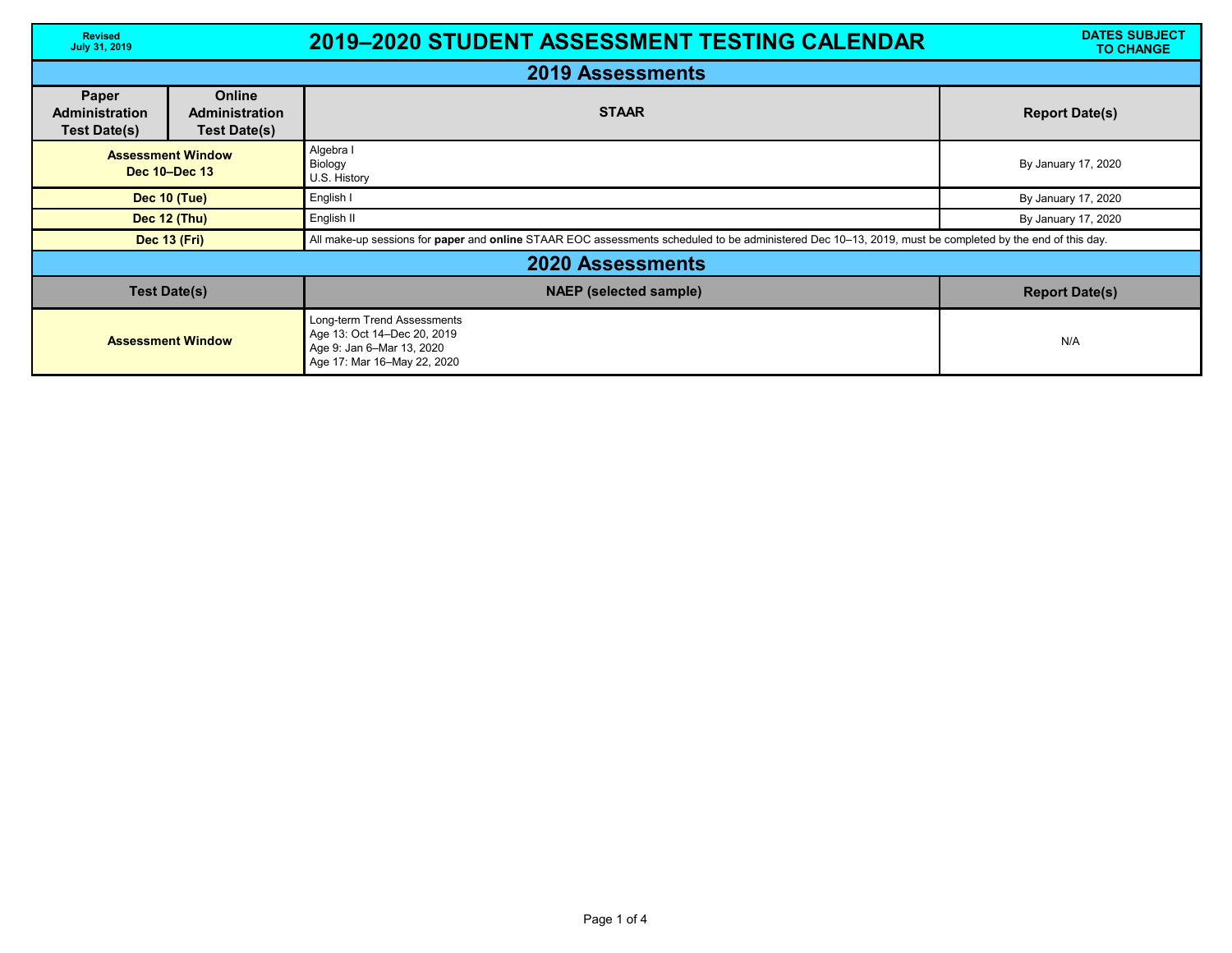| <b>Revised</b><br><b>July 31, 2019</b>                |                                                               | <b>2019-2020 STUDENT ASSESSMENT TESTING CALENDAR</b>                                                                                                                                                                                                                                                      | <b>DATES SUBJECT</b><br><b>TO CHANGE</b>                  |
|-------------------------------------------------------|---------------------------------------------------------------|-----------------------------------------------------------------------------------------------------------------------------------------------------------------------------------------------------------------------------------------------------------------------------------------------------------|-----------------------------------------------------------|
| <b>Test Date(s)</b>                                   |                                                               | <b>TELPAS and TELPAS Alternate</b>                                                                                                                                                                                                                                                                        | <b>Report Date(s)</b>                                     |
| <b>Assessment Window</b><br>Feb 24-Apr 3              |                                                               | TELPAS Grades K-12 Listening, Speaking, Reading, and Writing<br>TELPAS Alternate Grades 2-12 Listening, Speaking, Reading, and Writing                                                                                                                                                                    | TELPAS by May 22, 2020<br>TELPAS Alternate by May 8, 2020 |
| <b>Test Date(s)</b>                                   |                                                               | <b>STAAR Alternate 2</b>                                                                                                                                                                                                                                                                                  | <b>Report Date(s)</b>                                     |
| <b>Assessment Window</b><br><b>Mar 30-Apr 21</b>      |                                                               | STAAR Alternate 2 Grades 3–8 and EOC Assessments                                                                                                                                                                                                                                                          | By May 15, 2020                                           |
| Paper<br><b>Administration</b><br><b>Test Date(s)</b> | <b>Online</b><br><b>Administration</b><br><b>Test Date(s)</b> | <b>STAAR</b>                                                                                                                                                                                                                                                                                              | <b>Report Date(s)</b>                                     |
| Apr 7 (Tue)                                           | Apr 7 (Tue)                                                   | Grade 4 Writing<br>Grade 7 Writing                                                                                                                                                                                                                                                                        | By June 11, 2020                                          |
|                                                       |                                                               | English I                                                                                                                                                                                                                                                                                                 | By May 29, 2020                                           |
| Apr 7 (Tue)                                           | <b>Apr 7-Apr 10</b><br><b>Apr 14-Apr 17</b>                   | <b>Grade 5 Mathematics</b><br>Grade 8 Mathematics                                                                                                                                                                                                                                                         | By April 29, 2020                                         |
| Apr 8 (Wed)                                           | <b>Apr 7-Apr 10</b><br><b>Apr 14-Apr 17</b>                   | Grade 5 Reading<br>Grade 8 Reading                                                                                                                                                                                                                                                                        | By April 29, 2020                                         |
| Apr 8 (Wed)                                           | Apr 8 (Wed)                                                   | English II                                                                                                                                                                                                                                                                                                | By May 29, 2020                                           |
| <b>Apr 10 (Fri)</b>                                   | <b>Apr 10 (Fri)</b>                                           | All make-up sessions for paper STAAR assessments scheduled to be administered Apr 7-8, 2020, must be completed by the end of this day.<br>Make-up sessions for online STAAR assessments with a writing component (Grades 4 and 7 Writing and English I and English II) must be completed by Apr 10, 2020. |                                                           |
|                                                       | <b>Apr 17 (Fri)</b>                                           | Make-up sessions for online STAAR assessments (without a writing component) scheduled to be administered Apr 7-10 and Apr 14-17, 2020, must be completed by the<br>end of this day.                                                                                                                       |                                                           |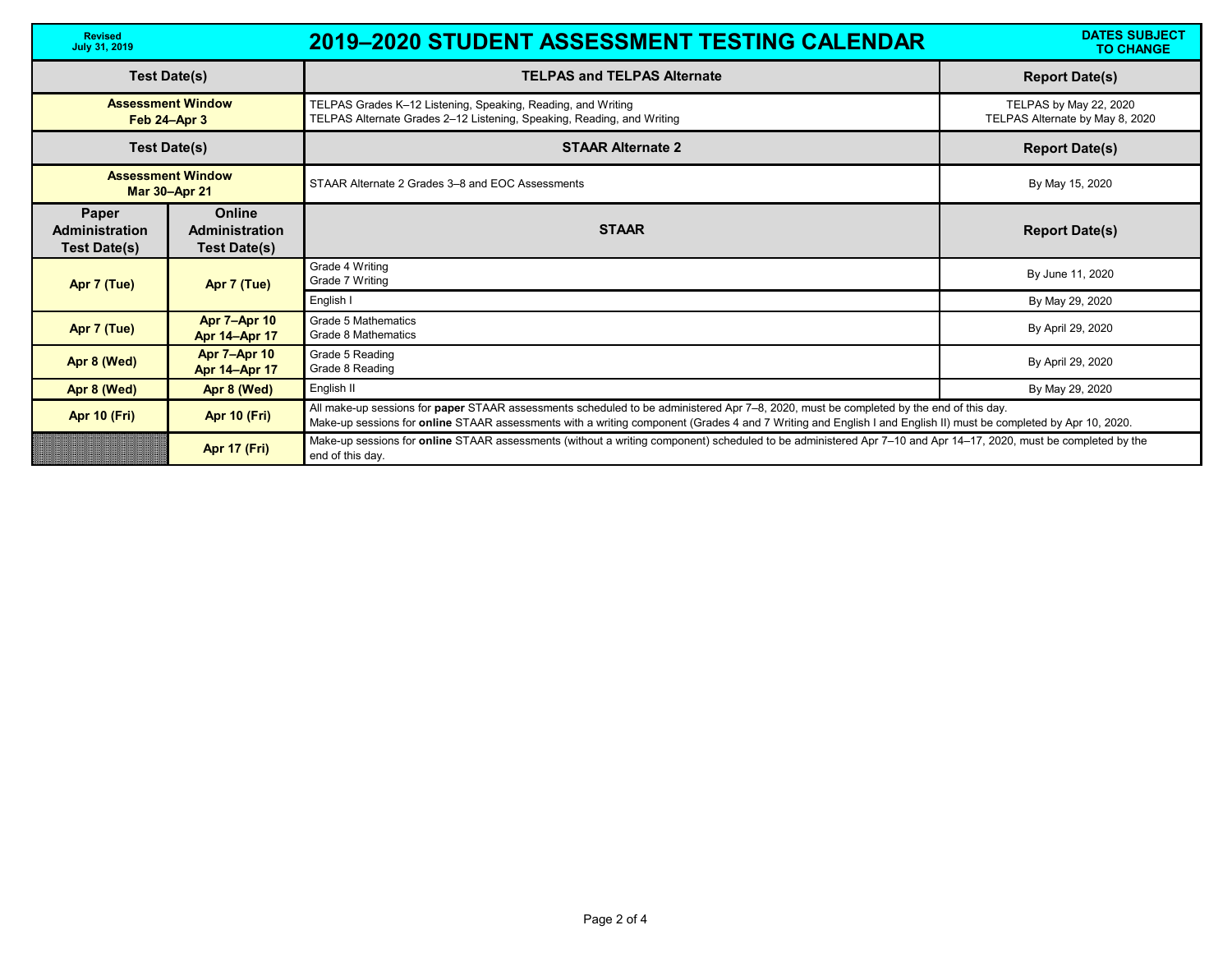| <b>Revised</b><br><b>July 31, 2019</b>                       |                                                               | <b>2019-2020 STUDENT ASSESSMENT TESTING CALENDAR</b>                                                                                                                                                                                                                                                                                                                                                                               | <b>DATES SUBJECT</b><br><b>TO CHANGE</b> |  |
|--------------------------------------------------------------|---------------------------------------------------------------|------------------------------------------------------------------------------------------------------------------------------------------------------------------------------------------------------------------------------------------------------------------------------------------------------------------------------------------------------------------------------------------------------------------------------------|------------------------------------------|--|
| <b>Paper</b><br><b>Administration</b><br><b>Test Date(s)</b> | <b>Online</b><br><b>Administration</b><br><b>Test Date(s)</b> | <b>STAAR</b>                                                                                                                                                                                                                                                                                                                                                                                                                       | <b>Report Date(s)</b>                    |  |
| May 5-May 8                                                  | May 5-May 8<br><b>May 12-May 15</b>                           | Algebra I<br>Biology<br>U.S. History                                                                                                                                                                                                                                                                                                                                                                                               | By May 29, 2020                          |  |
| May 7 (Thu)                                                  | <b>May 12-May 15</b><br><b>May 19-May 22</b>                  | Grade 8 Science                                                                                                                                                                                                                                                                                                                                                                                                                    | By June 11, 2020                         |  |
| May 8 (Fri)                                                  | <b>May 12-May 15</b><br><b>May 19-May 22</b>                  | <b>Grade 8 Social Studies</b>                                                                                                                                                                                                                                                                                                                                                                                                      | By June 11, 2020                         |  |
| May 8 (Fri)                                                  |                                                               | All make-up sessions for paper STAAR EOC assessments scheduled to be administered May 5-8, 2020, must be completed by the end of this day.                                                                                                                                                                                                                                                                                         |                                          |  |
|                                                              | <b>May 15 (Fri)</b>                                           | All make-up sessions for online STAAR EOC assessments scheduled to be administered May 5-8 and May 12-15, 2020, must be completed by the end of this day.                                                                                                                                                                                                                                                                          |                                          |  |
| May 12 (Tue)                                                 | <b>May 12-May 15</b><br><b>May 19-May 22</b>                  | Grades 3-4 Mathematics<br>Grades 6-7 Mathematics                                                                                                                                                                                                                                                                                                                                                                                   | By June 11, 2020                         |  |
|                                                              |                                                               | Grade 5 Mathematics (retest)<br><b>Grade 8 Mathematics (retest)</b>                                                                                                                                                                                                                                                                                                                                                                | By June 1, 2020                          |  |
| May 12 (Tue)                                                 | <b>May 12 (Tue)</b>                                           | English III                                                                                                                                                                                                                                                                                                                                                                                                                        | By August 3, 2020                        |  |
| May 13 (Wed)                                                 | <b>May 12-May 15</b><br><b>May 19-May 22</b>                  | Grades 3-4 Reading<br>Grades 6-7 Reading                                                                                                                                                                                                                                                                                                                                                                                           | By June 11, 2020                         |  |
|                                                              |                                                               | <b>Grade 5 Reading (retest)</b><br><b>Grade 8 Reading (retest)</b>                                                                                                                                                                                                                                                                                                                                                                 | By June 1, 2020                          |  |
| <b>May 14 (Thu)</b>                                          | <b>May 12-May 15</b><br><b>May 19-May 22</b>                  | Grade 5 Science                                                                                                                                                                                                                                                                                                                                                                                                                    | By June 11, 2020                         |  |
|                                                              |                                                               | Algebra II                                                                                                                                                                                                                                                                                                                                                                                                                         | By August 3, 2020                        |  |
| <b>May 15 (Fri)</b>                                          | <b>May 15 (Fri)</b>                                           | All make-up sessions for paper STAAR Grades 3–8 assessments scheduled to be administered from May 7–14, 2020, must be completed by the end of this day.<br>Make-up sessions for paper STAAR English III and Algebra II assessments scheduled to be administered May 12 & 14, 2020, must be completed by the end of this day.<br>Make-up sessions for online STAAR English III assessment must be completed by the end of this day. |                                          |  |
|                                                              | <b>May 22 (Fri)</b>                                           | Make-up sessions for online STAAR assessments scheduled to be administered May 12-15 and May 19-22, 2020, must be completed by the end of this day.                                                                                                                                                                                                                                                                                |                                          |  |